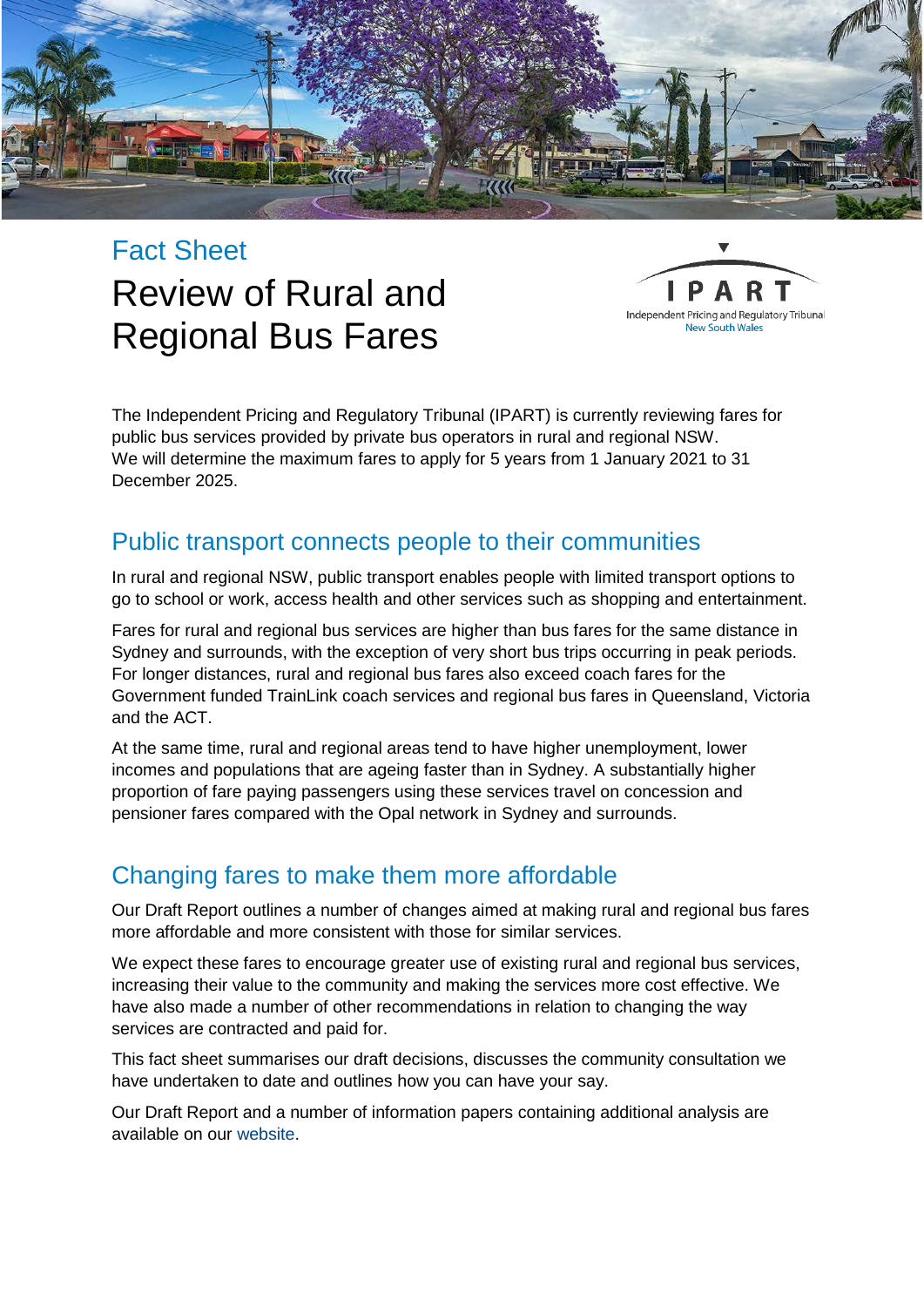### Our draft decisions mean cheaper fares for bus users

Our Draft Report proposes:

- Reducing maximum fares for regular route services over all distances the largest reductions are for long distance travel. The proposed fares are up to 50% lower than the current maximums depending on the distance travelled. They could save passengers up to 30 cents a trip on shorter distance journeys and up to \$25 a trip on longer distance journeys.
- Cheaper, simpler daily tickets, with a \$5 daily ticket for short distance trips and a maximum daily fare of \$30.
- Bus operators will be able to apply to Transport for NSW for permission to charge around 40% more for peak services (ie subject to overcrowding) and up to \$5 more for flexible, on-demand services.
- Expanding availability of concessions to all people holding a Commonwealth Health Care Card and streamlining access to concession fares.
- That the NSW Government consider options for providing fare assistance to vulnerable people and making family travel more affordable.

The proposed maximum (adult) fares for regular route services are set out below. Concession fares are typically set at half the adult fare.

| <b>Sections</b><br>travelled                                  | <b>Kilometres</b><br>travelled | <b>Current</b><br>maximum fare<br>\$) | <b>Proposed</b><br>maximum fare<br>$($)$                                                                                                                                                                                                | Difference (\$)                                  | Difference (%)     |
|---------------------------------------------------------------|--------------------------------|---------------------------------------|-----------------------------------------------------------------------------------------------------------------------------------------------------------------------------------------------------------------------------------------|--------------------------------------------------|--------------------|
| $1 - 2$                                                       | $0-3$ km                       | 2.40                                  | 2.30                                                                                                                                                                                                                                    | $-0.10$                                          | $-4.2$             |
| $3-6$                                                         | 3-8 km                         | 3.60                                  | 3.30                                                                                                                                                                                                                                    | $-0.30$                                          | $-8.3$             |
| $7 - 15$                                                      | 8-20 km                        | 5.10                                  | 4.20                                                                                                                                                                                                                                    | $-0.90$                                          | $-17.6$            |
| 16-25                                                         | 20-35 km                       | 7.60                                  | 4.50                                                                                                                                                                                                                                    | $-3.10$                                          | $-40.8$            |
| 26-37                                                         | 35-65 km                       | 10.10                                 | 5.90                                                                                                                                                                                                                                    | $-4.20$                                          | $-41.6$            |
| 38-56                                                         | 65-90 km                       | 15.10                                 | 7.50                                                                                                                                                                                                                                    | $-7.60$                                          | $-50.3$            |
| 57-75                                                         | 90-120 km                      | 21.90                                 | 10.00                                                                                                                                                                                                                                   | $-11.90$                                         | $-54.3$            |
| 76-100                                                        | 120-160 km                     | 30.70                                 | 15.00                                                                                                                                                                                                                                   | $-15.70$                                         | $-51.1$            |
| 101-125                                                       | 160-200 km                     | 40.70                                 | 20.00                                                                                                                                                                                                                                   | $-20.70$                                         | $-50.9$            |
| $126+$<br>$\mathbf{M} = \mathbf{A} - \mathbf{A} - \mathbf{A}$ | $200 + km$                     | 50.60<br>$-1$ $-1$ $-1$               | 25.00<br>the contribution of the contribution of the contribution of the contribution of the contribution of the contribution of the contribution of the contribution of the contribution of the contribution of the contribution of th | $-25.60$<br>青れ スーパー・ショック いっけん おおし ふくしょう こうしょうしょう | $-50.6$<br>د د داد |

#### **Proposed fares for rural and regional regular route bus services (including GST)**

**Note:** Sections are an average of 1.6km over the length of a bus route, but may vary. The distance in kilometres above does not correspond exactly to the distance in sections.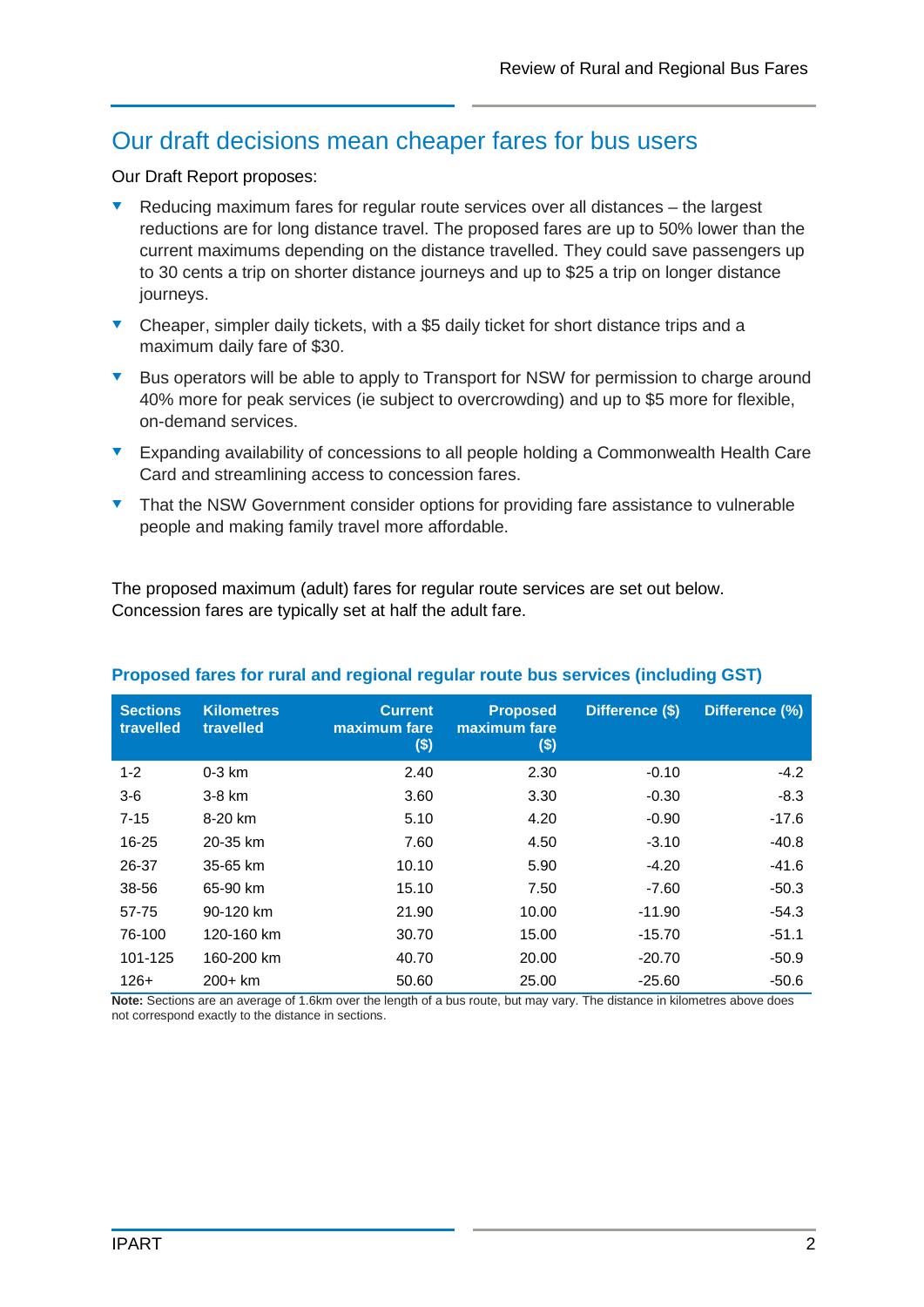## Our draft decision recognises the purpose of rural and regional bus services

We consider the main purpose of providing taxpayer-subsidised bus services in rural and regional areas is to ensure people with limited travel options have reasonable access to transport within their local communities. So we have given significant weight to people's willingness and capacity to pay for bus services.

Our proposed fares are more consistent with fares across other Government funded bus services and with interstate regional bus fares. They are set at around 70% of the maximum peak period bus fares for Opal services in metropolitan and outer metropolitan regions (offpeak Opal fares are set at 70% of peak period fares).

Greater consistency brings fares in line with people's expectations, reduces barriers to expanding electronic ticketing and trip planning (using apps including Google) and encourages use of public transport across NSW.

We are also proposing draft recommendations for Transport for NSW to consider aimed at improving the delivery of bus services in rural and regional NSW:

- Improving information for passengers about services and fares.
- **Promoting efficient delivery of services through changes to** contracting.
- **Ensuring that future transport planning fully considers the** economy wide benefits of transport in enabling people to access essential services like employment and healthcare.
- **Targeting improved services (such as, more flexible on**demand buses) to areas where the need is greatest.



**Providing greater certainty to bus operators regarding** coordination of electronic ticketing, customer interface and

payment technologies which would provide a more seamless customer experience across the State.

### We considered all feedback from our consultation in making our draft decisions

Our review process to date has involved detailed analysis and public consultation:

- In July 2020 we released two Issues Papers which set out our proposed approach for the review. We received 16 submissions, which are available on the IPART website (www.ipart.nsw.gov.au).
- We have received 67 responses to our online survey, which will remain available until the end of October.
- ▼ We appointed Orima Research to undertake a survey of rural and regional areas to understand current demand for public transport as well as the use of more flexible, ondemand services. Orima's report is available on our website.
- ▼ We have consulted with 11 industry and consumer groups (via virtual meetings) over the course of our review.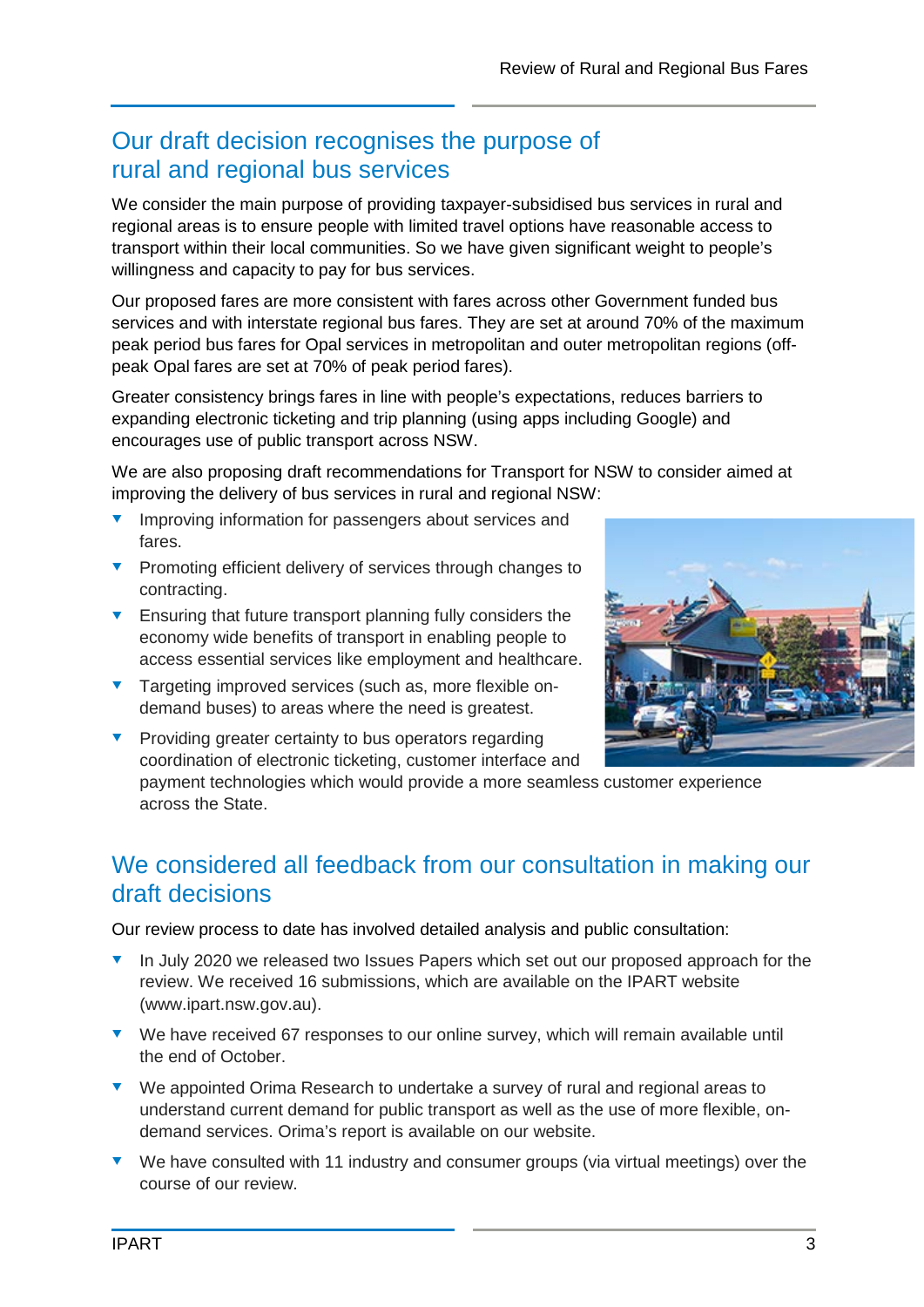# Key themes from our consultation

### **Buses provide vital access to essential services**

- There are people in rural and regional areas who rely on public transport to access essential services such as health, education, employment and medical care.
- Some groups including older people, Aboriginal communities, large families and isolated children and youth are particularly vulnerable to social exclusion.

### **Fares are not affordable for everyone**

- **v** Long distance travel is too expensive.
- ▼ Not everyone who needs a discounted fare gets one.
- $\blacktriangledown$  The \$2.50 RED ticket is good value.
- $\blacktriangleright$  It's expensive for a whole family to travel on the bus.

#### **People would use buses more if the services were better**

- Services are not always frequent enough to rely on  $-$  eg, last bus back leaves too early, some services don't run in school holidays.
- Sometimes the bus stop is too far away or the bus isn't accessible for wheelchairs and prams.
- Some bus users would like electronic ticketing and contactless payments.
- Information about services and fares is sometimes a barrier  $$ some people don't want to phone an operator to check how much it costs or whether a bus is wheelchair accessible, some people prefer not to get information online, so different options need to be available.



- $\bullet$  If they are well designed, these types of services can substantially increase the use of buses, particularly by people who find it difficult to use regular route services.
- $\bullet$  People may be willing to pay more for these types of services, but for many people, higher fares would be a barrier to use.
- These services are more expensive to provide, even where they are well targeted and used.